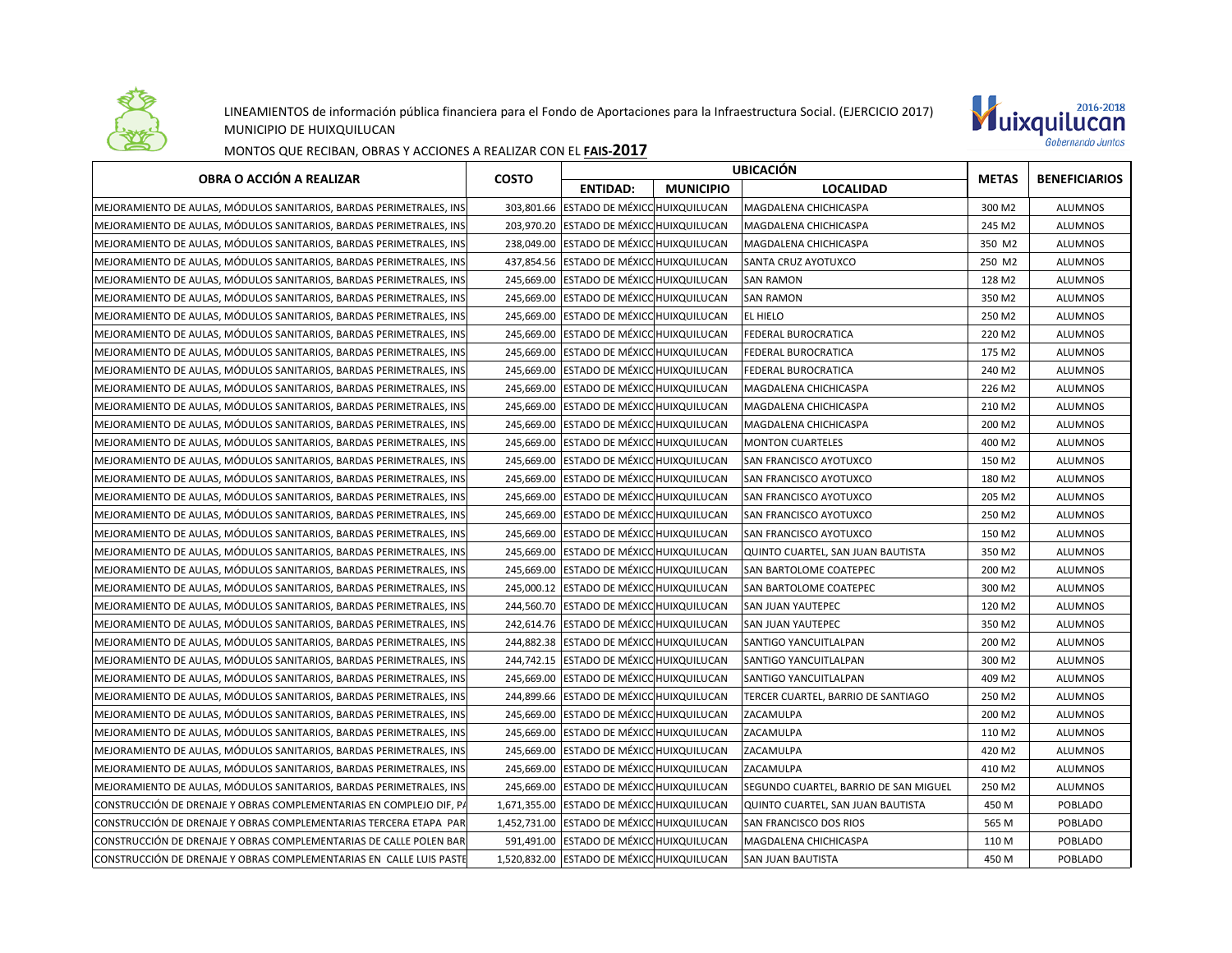

## LINEAMIENTOS de información pública financiera para el Fondo de Aportaciones para la Infraestructura Social. (EJERCICIO 2017) MUNICIPIO DE HUIXQUILUCAN



MONTOS QUE RECIBAN, OBRAS Y ACCIONES A REALIZAR CON EL **FAIS-2017**

| OBRA O ACCIÓN A REALIZAR                                           | <b>COSTO</b> | <b>UBICACIÓN</b>                           |                  |                               |                   |                      |
|--------------------------------------------------------------------|--------------|--------------------------------------------|------------------|-------------------------------|-------------------|----------------------|
|                                                                    |              | <b>ENTIDAD:</b>                            | <b>MUNICIPIO</b> | <b>LOCALIDAD</b>              | <b>METAS</b>      | <b>BENEFICIARIOS</b> |
| CONSTRUCCIÓN DE DRENAJE Y OBRAS COMPLEMENTARIAS ANDADOR PARTE ALT  |              | 1,297,274.00 ESTADO DE MÉXICO HUIXQUILUCAN |                  | PIEDRA GRANDE                 | 350 M             | POBLADO              |
| CONSTRUCCIÓN DE DRENAJE Y OBRAS COMPLEMENTARIAS EN CALLE LOS PINOS |              | 851.895.05 ESTADO DE MÉXICO HUIXQUILUCAN   |                  | <b>LLANO GRANDE</b>           | 169 M             | <b>POBLADO</b>       |
| ELECTRIFICACIÓN CALLE DOS BARRANCAS Y PARTE ALTA DEL CAMPAMENTO    |              | 609,791.35 ESTADO DE MÉXICO HUIXQUILUCAN   |                  | <b>IGNACIO ALLENDE</b>        | 520 M             | POBLADO              |
| ELECTRIFICACIÓN PARAJE EL CASTILLO                                 |              | 468,019.63 ESTADO DE MÉXICO HUIXQUILUCAN   |                  | <b>IGNACIO ALLENDE</b>        | 309 M             | POBLADO              |
| ELECTRIFICACIÓN CALLE FLOR DE ZAR                                  | 326,247.91   | ESTADO DE MÉXICO HUIXQUILUCAN              |                  | MAGDALENA CHICHICASPA         | 220 M             | POBLADO              |
| ELECTRIFICACIÓN CALLE BELIZARIO DOMINGUEZ                          |              | 254,686.12 ESTADO DE MÉXICO HUIXQUILUCAN   |                  | SANTIAGO YANCUITLALPAN        | 89 M              | POBLADO              |
| ELECTRIFICACIÓN TEJAMANIL Y ZONA ZAUCO DIAZ                        |              | 334,726.12 ESTADO DE MÉXICO HUIXQUILUCAN   |                  | SANTA CRUZ AYOTUXCO           | 192 M             | POBLADO              |
| ELECTRIFICACIÓN HACIENDA TEPOZANES                                 |              | 325,077.01 ESTADO DE MÉXICO HUIXQUILUCAN   |                  | SAN FRANCISCO AYOTUXCO        | 179 M             | POBLADO              |
| ELECTRIFICACION CERRADA ORQUIDEA Y ALCATRAZ                        |              | 281,366.12 ESTADO DE MÉXICO HUIXQUILUCAN   |                  | SAN FRANCISCO AYOTUXCO        | 152 M             | POBLADO              |
| ELECTRIFICACION CALLE CDA APOPOCATZIN                              |              | 186,316.03 ESTADO DE MÉXICO HUIXQUILUCAN   |                  | <b>SAN JUAN BAUTISTA</b>      | 80 M              | POBLADO              |
| ELECTRIFICACIÓN CALLE BRISA                                        |              | 308,046.12 ESTADO DE MÉXICO HUIXQUILUCAN   |                  | <b>SAN JACINTO</b>            | 236 M             | <b>POBLADO</b>       |
| ELECTRIFICACIÓN CALLE CASCADA                                      |              | 201,326.12 ESTADO DE MÉXICO HUIXQUILUCAN   |                  | <b>SAN JACINTO</b>            | 138 M             | POBLADO              |
| ELECTRIFICACION CALLE BUENA VISTA                                  |              | 342,991.35 ESTADO DE MÉXICO HUIXQUILUCAN   |                  | SAN CRISTOBAL TEXCALUCAN      | 184 M             | POBLADO              |
| ELECTRIFICACION PARAJE LA MANZANA                                  |              | 361,406.12 ESTADO DE MÉXICO HUIXQUILUCAN   |                  | PIEDRA GRANDE                 | 336 M             | POBLADO              |
| CONSTRUCCIÓN DE TECHO FIRME                                        |              | 189,170.46 ESTADO DE MÉXICO HUIXQUILUCAN   |                  | <b>EL MIRADOR</b>             | 246 M2            | POBLADO              |
| CONSTRUCCIÓN DE TECHO FIRME                                        |              | 101,621.19 ESTADO DE MÉXICO HUIXQUILUCAN   |                  | <b>EL OBRAJE</b>              | 132 M2            | POBLADO              |
| CONSTRUCCIÓN DE TECHO FIRME                                        |              | 218,253.47 ESTADO DE MÉXICO HUIXQUILUCAN   |                  | <b>EL PEDREGAL</b>            | 284 M2            | POBLADO              |
| CONSTRUCCIÓN DE TECHO FIRME                                        |              | 197,599.76 ESTADO DE MÉXICO HUIXQUILUCAN   |                  | <b>EL TREJO</b>               | 257 M2            | POBLADO              |
| CONSTRUCCIÓN DE TECHO FIRME                                        |              | 220,963.16 ESTADO DE MÉXICO HUIXQUILUCAN   |                  | <b>LLANO GRANDE</b>           | 287 M2            | POBLADO              |
| CONSTRUCCIÓN DE TECHO FIRME, EL MANZANO                            |              | 27,012.25 ESTADO DE MÉXICO HUIXQUILUCAN    |                  | MAGDALENA CHICHICASPA         | 35 M2             | POBLADO              |
| CONSTRUCCIÓN DE TECHO FIRME, BARRIO EL RIO                         |              | 32,647.18 ESTADO DE MÉXICO HUIXQUILUCAN    |                  | MAGDALENA CHICHICASPA         | 42 M <sub>2</sub> | POBLADO              |
| CONSTRUCCIÓN DE TECHO FIRME, BARRIO LA MANZANA (LA RINCONADA)      |              | 33,170.65 ESTADO DE MÉXICO HUIXQUILUCAN    |                  | MAGDALENA CHICHICASPA         | 43 M2             | POBLADO              |
| CONSTRUCCIÓN DE TECHO FIRME                                        |              | 27,705.07 ESTADO DE MÉXICO HUIXQUILUCAN    |                  | MAGDALENA CHICHICASPA         | 36 M2             | POBLADO              |
| CONSTRUCCIÓN DE TECHO FIRME                                        |              | 69,866.98 ESTADO DE MÉXICO HUIXQUILUCAN    |                  | MAGDALENA CHICHICASPA         | 91 M <sub>2</sub> | POBLADO              |
| CONSTRUCCIÓN DE TECHO FIRME                                        |              | 237,590.83 ESTADO DE MÉXICO HUIXQUILUCAN   |                  | MAGDALENA CHICHICASPA         | 309 M2            | POBLADO              |
| CONSTRUCCIÓN DE TECHO FIRME                                        |              | 248,552.77 ESTADO DE MÉXICO HUIXQUILUCAN   |                  | MAGDALENA CHICHICASPA         | 323 M2            | POBLADO              |
| CONSTRUCCIÓN DE TECHO FIRME                                        |              | 330,513.29 ESTADO DE MÉXICO HUIXQUILUCAN   |                  | MAGDALENA CHICHICASPA         | 429 M2            | POBLADO              |
| CONSTRUCCIÓN DE TECHO FIRME                                        |              | 19.622.18 ESTADO DE MÉXICO HUIXQUILUCAN    |                  | MAGDALENA CHICHICASPA         | 25 M2             | POBLADO              |
| CONSTRUCCIÓN DE TECHO FIRME                                        |              | 218,191.89 ESTADO DE MÉXICO HUIXQUILUCAN   |                  | SAN BARTOLOME COATEPEC        | 283 M2            | POBLADO              |
| CONSTRUCCIÓN DE TECHO FIRME                                        |              | 29,213.88 ESTADO DE MÉXICO HUIXQUILUCAN    |                  | SAN BARTOLOME COATEPEC        | 38 M2             | POBLADO              |
| CONSTRUCCIÓN DE TECHO FIRME                                        |              | 208,361.55 ESTADO DE MÉXICO HUIXQUILUCAN   |                  | SAN BARTOLOME COATEPEC        | 271 M2            | POBLADO              |
| CONSTRUCCIÓN DE TECHO FIRME                                        |              | 643,144.14 ESTADO DE MÉXICO HUIXQUILUCAN   |                  | SAN CRISTOBAL TEXCALUCAN      | 835 M2            | POBLADO              |
| CONSTRUCCIÓN DE TECHO FIRME                                        |              | 35,310.55 ESTADO DE MÉXICO HUIXQUILUCAN    |                  | SANTIAGO YANCUITLALPAN        | 46 M2             | POBLADO              |
| CONSTRUCCIÓN DE TECHO FIRME                                        |              | 1,874,145.83 ESTADO DE MÉXICO HUIXQUILUCAN |                  | SANTIAGO YANCUITLALPAN        | 2435 M2           | POBLADO              |
| CONSTRUCCION DE PISOS FIRMES                                       |              | 48,918.93 ESTADO DE MÉXICO HUIXQUILUCAN    |                  | PIEDRA GRANDE                 | 173 M2            | POBLADO              |
| <b>CONSTRUCCION DE PISOS FIRMES</b>                                |              | 40,469.68 ESTADO DE MÉXICO HUIXQUILUCAN    |                  | SAN BARTOLOME COATEPEC        | 143 M2            | POBLADO              |
| <b>CONSTRUCCION DE PISOS FIRMES</b>                                |              | 64,414.49 ESTADO DE MÉXICO HUIXQUILUCAN    |                  | <b>SAN BARTOLOME COATEPEC</b> | 220 M2            | POBLADO              |